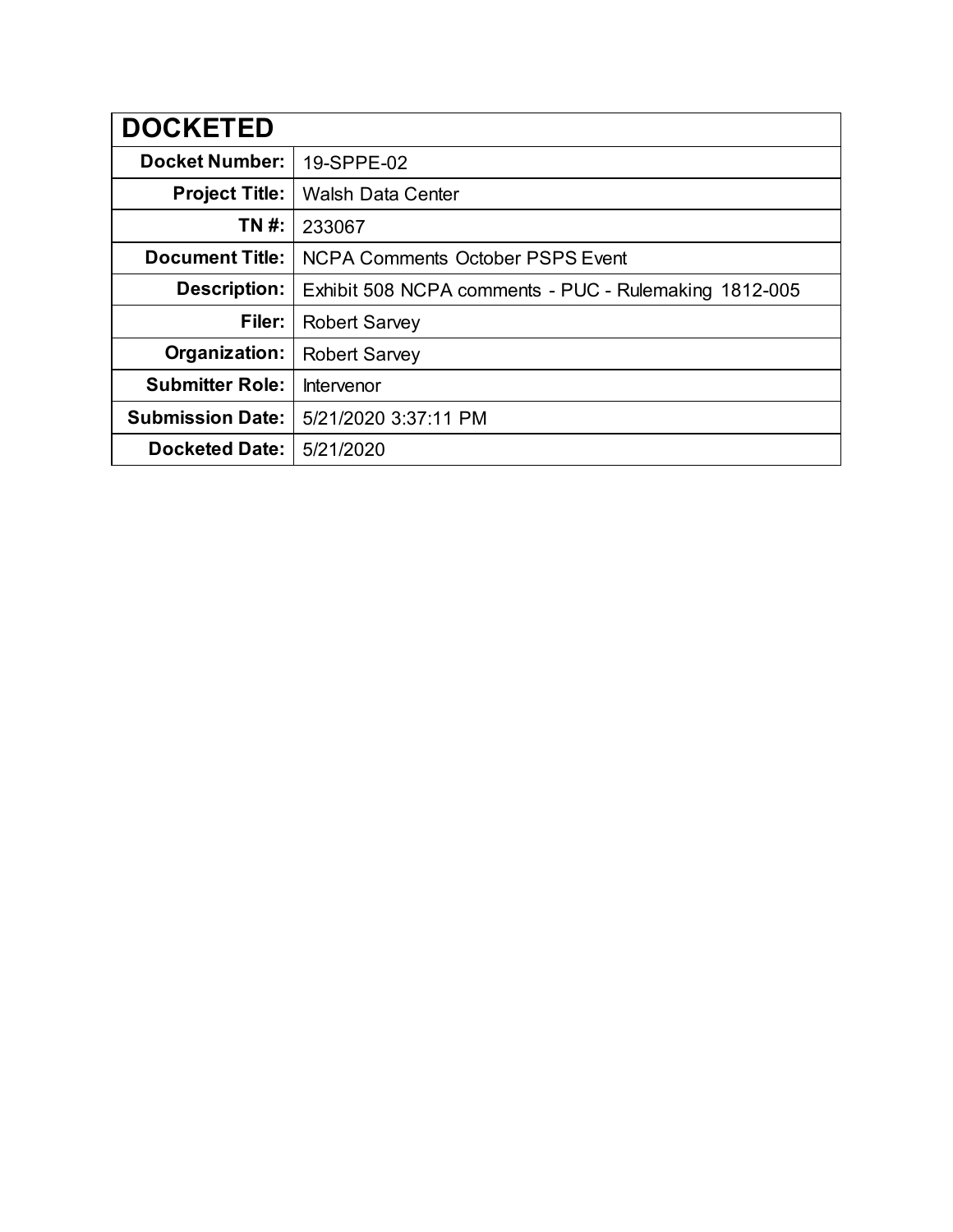# **FILED** 12/31/19 04:59 PM

# **BEFORE THE PUBLIC UTILITIES COMMISSION OF THE STATE OF CALIFORNIA**

Order Instituting Rulemaking to Examine Electric Utility De-Energization of Power Lines in Dangerous Conditions.

Rulemaking 18-12-005

# **NORTHERN CALIFORNIA POWER AGENCY COMMENTS ON PG&E POST-PSPS EVENT REPORT FOR OCTOBER 9 TO OCTOBER 12, 2019**

C. Susie Berlin **LAW OFFICES OF SUSIE BERLIN** 1346 The Alameda, Suite 7, #141 San Jose, CA 95126 Phone: 408-778-8478 E-mail: berlin@susieberlinlaw.com

Attorneys for the *NORTHERN CALIFORNIA POWER AGENCY* 

December 31, 2019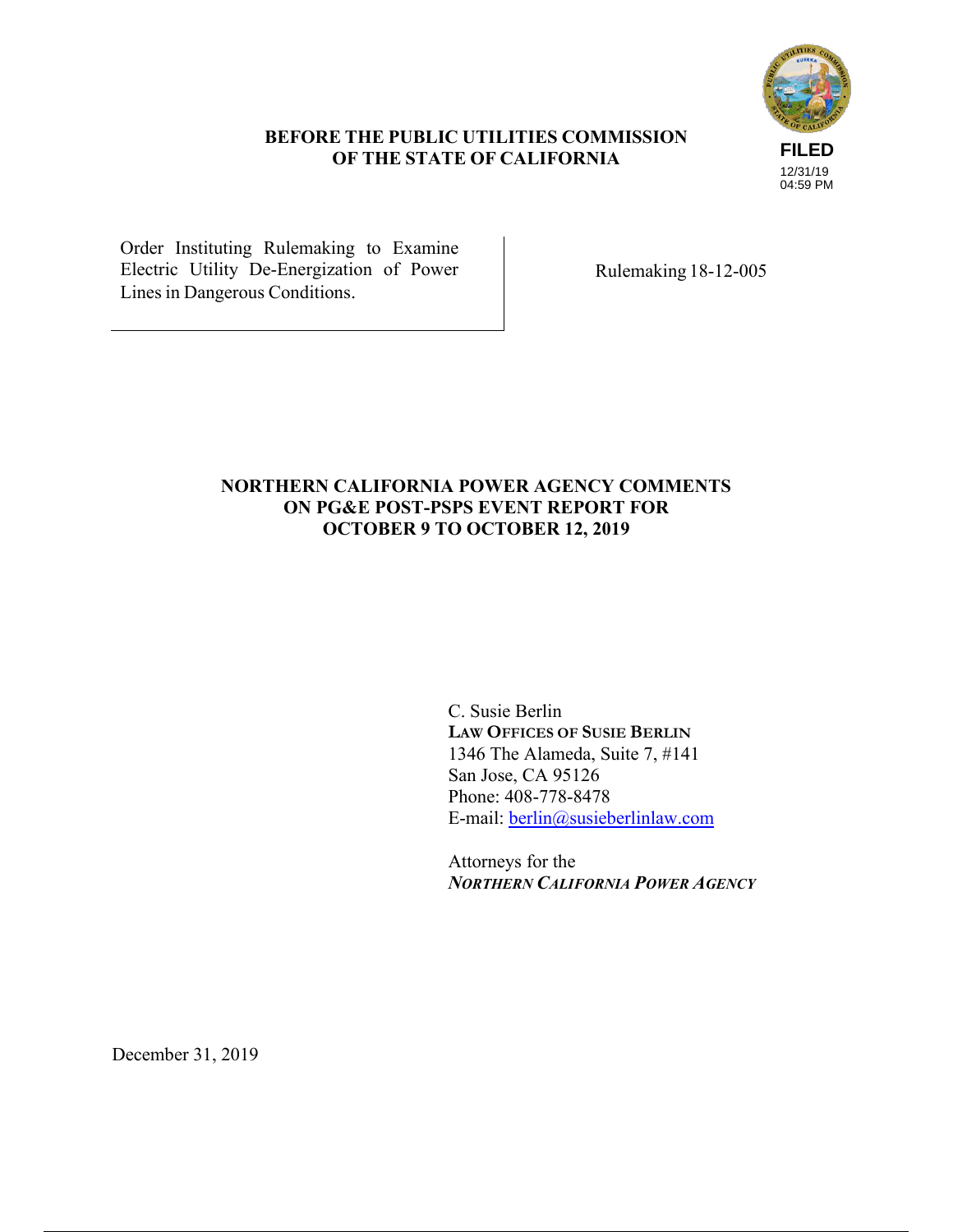#### **BEFORE THE PUBLIC UTILITIES COMMISSION OF THE STATE OF CALIFORNIA**

Order Instituting Rulemaking to Examine Electric Utility De-Energization of Power Lines in Dangerous Conditions.

Rulemaking 18-12-005

#### **NORTHERN CALIFORNIA POWER AGENCY COMMENTS ON PG&E POST-PSPS EVENT REPORT FOR OCTOBER 9 TO OCTOBER 12, 2019**

In accordance with Assigned Commissioner's Amended Phase 2 Scoping Memo and Ruling, dated December 19, 2019, the Northern California Power Agency (NCPA)<sup>1</sup> submits the attached comments on the PG&E Post-PSPS Event Report for October 9 to October 12, 2019. On February 8, 2019, NCPA filed comments on the Rulemaking Order, thereby becoming a party to the proceeding at that time.

Dated: December 31, 2019 Respectfully submitted,

Jusie Berlin

C. Susie Berlin **LAW OFFICES OF SUSIE BERLIN** 1346 The Alameda, Suite 7, #141 San Jose, CA 95126 Phone: 408-778-8478 E-mail: berlin@susieberlinlaw.com

Attorneys for the *NORTHERN CALIFORNIA POWER AGENCY* 

<sup>&</sup>lt;sup>1</sup> NCPA's members include the cities of Alameda, Biggs, Gridley, Healdsburg, Lodi, Lompoc, Palo Alto, Redding, Roseville, Santa Clara, Shasta Lake and Ukiah, as well as the Bay Area Rapid Transit District, Port of Oakland, the Truckee Donner Public Utility District, and the Plumas-Sierra Rural Electric Cooperative.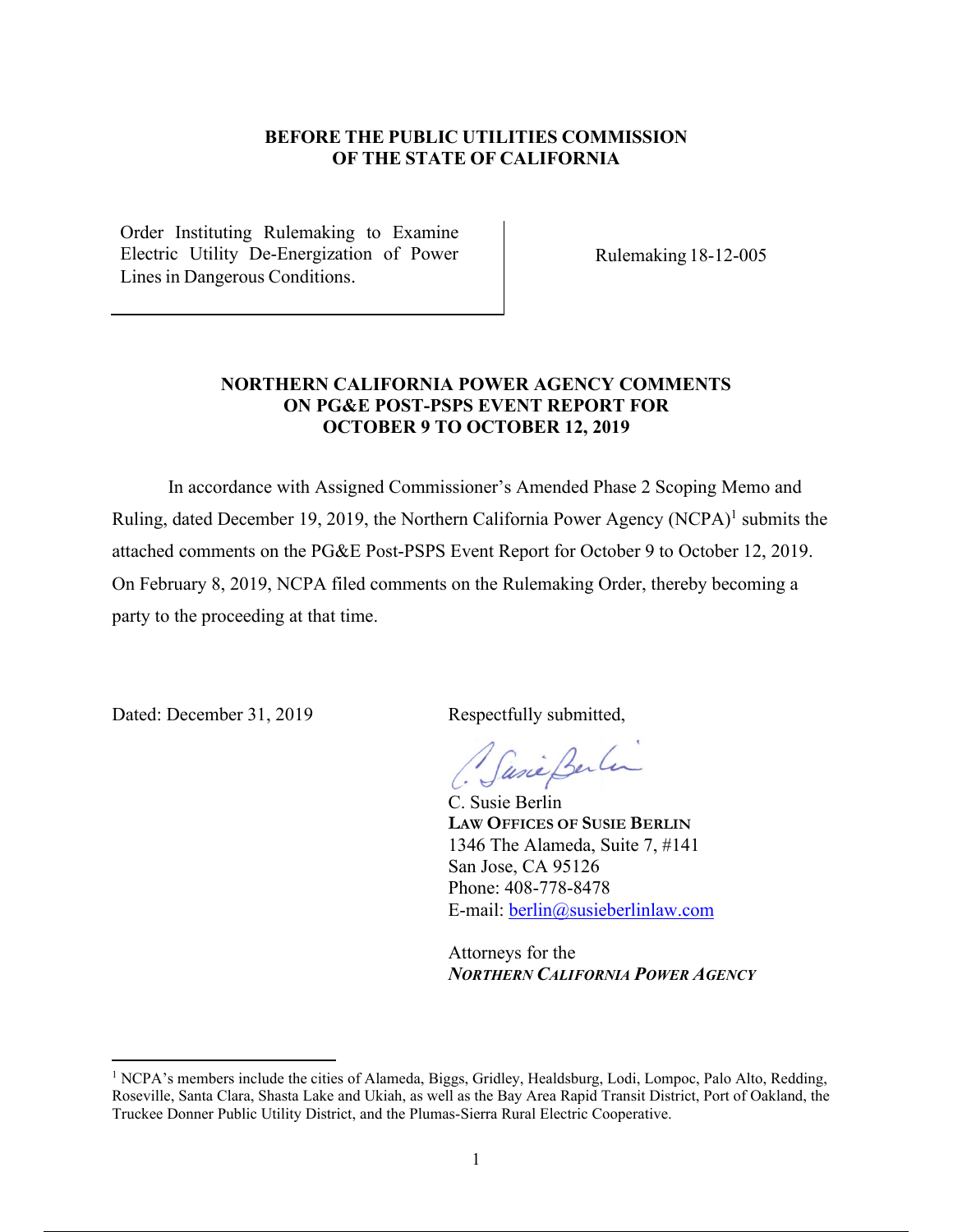

651 Commerce Drive Roseville, CA 95678  $(916) 781 - 3636$ www.ncpa.com

November 19, 2019

Leslie Lee Palmer Director, Safety and Enforcement Division California Public Utilities Commission 505 Van Ness Avenue San Francisco, California 94102 leslie.palmer@cpuc.ca.gov

#### $Re<sup>2</sup>$ Northern California Power Agency Comments on PG&E Public Safety Power Shutoff Report for October 9-12, 2019 PSPS Event

Dear Mr. Palmer:

The Northern California Power Agency (NCPA)<sup>1</sup> provides this response to  $P G \& E$ 's Public Safety Power Shutoff (PSPS) Report to the Commission for the PSPS event that began on October 9, 2019 and concluded on October 12, 2019, dated October 25, 2019 (October 9 Event Report). This response is timely filed pursuant to the extension authorized by Executive Director Stebbins on November 8, 2019.

NCPA is a not-for-profit Joint Powers Agency established in 1968 to make joint investments in energy resources that would ensure an affordable, reliable, and clean supply of electricity for customers in its member communities. NCPA's 16 members include municipalities, a rural electric cooperative, a port, public transit district, and a public utility district. NCPA also provides services for other publicly owned entities, including the purchase, aggregation, scheduling, and management of electrical energy. NCPA's members are both *public safety partners* and *critical facilities*, as defined in California Public Utilities Commission (Commission) Decision 19-05-042 (Phase 1 PSPS Decision).<sup>2</sup>

<sup>&</sup>lt;sup>1</sup> NCPA's members include the cities of Alameda, Biggs, Gridley, Healdsburg, Lodi, Lompoc, Palo Alto, Redding, Roseville, Santa Clara, Shasta Lake and Ukiah, as well as the Bay Area Rapid Transit District, Port of Oakland, the Truckee Donner Public Utility District, and the Plumas-Sierra Rural Electric Cooperative.

<sup>&</sup>lt;sup>2</sup> D.19-05-042, Appendix A; pp. A4, A6.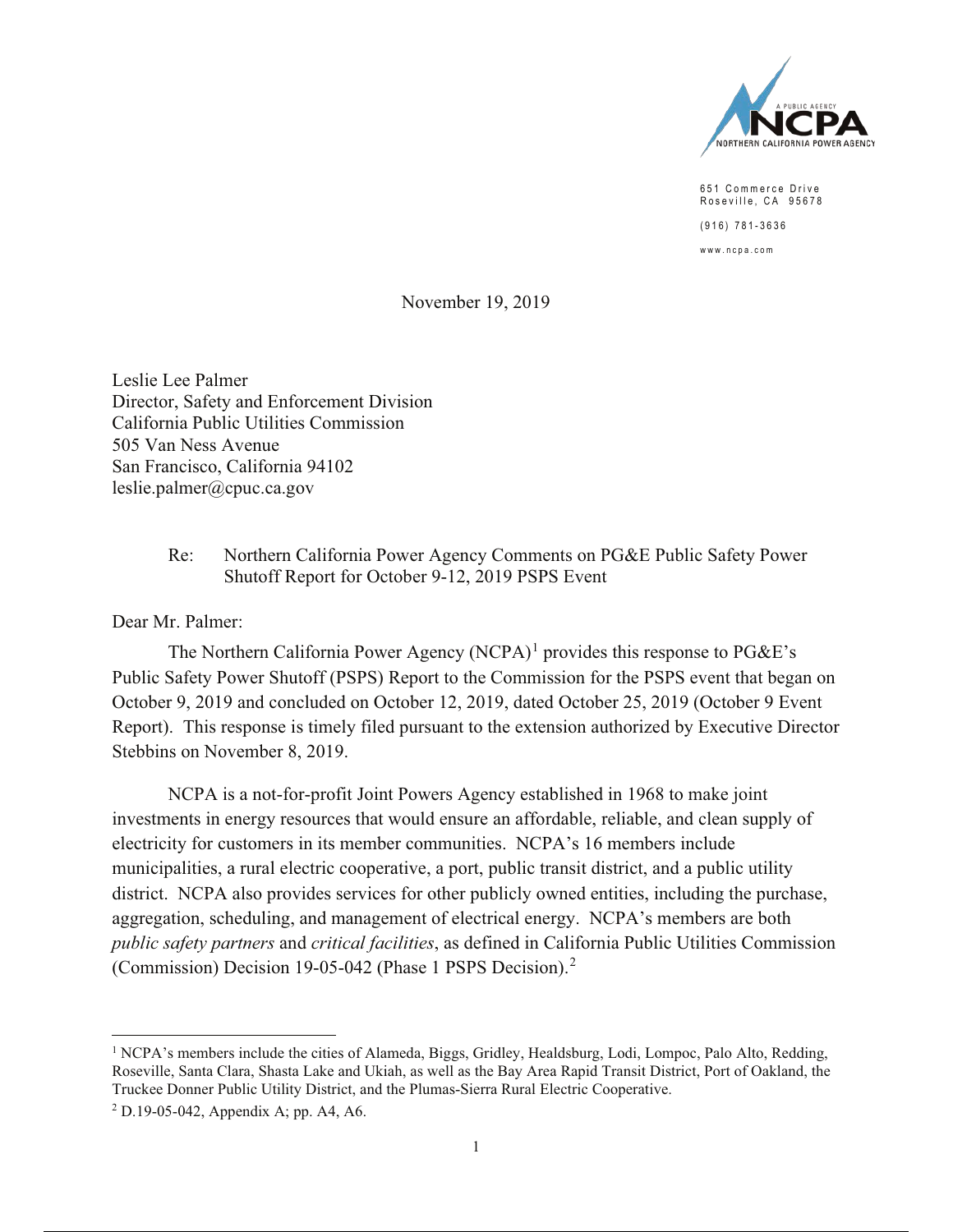Events that occur on PG&E's transmission, as well as distribution, facilities directly impact NCPA and its members, many of which are smaller, publicly owned electric utilities (POUs). Some of NCPA's member utilities are transmission dependent upon PG&E facilities. In essence, these utilities are "customers" of PG&E, and in some instances, de-energizing certain PG&E power lines can result in the de-energization of the entire service territory of these smaller utilities.

NCPA understands that de-energization decisions are not made lightly. PSPS is rightly a measure of last resort due to the significant impacts that de-energization can have on utility customers. PG&E customers that have their power shut-off are not the only ones impacted, as customers of POUs are likewise affected, as are all California consumer within the "PSPS footprint" even if their power is never ultimately disconnected. Each specific PSPS event will entail unique circumstances and NCPA believes that it is essential for the Commission to thoroughly review each individual post-PSPS event report and the stakeholder comments directly responsive to those events. NCPA offers this feedback to the Commission and to PG&E in the interest of facilitating the development of PSPS protocols and procedures that can be implemented *and executed* in a manner that mitigates the adverse impacts of the PSPS event for all affected entities.

#### **I. Impact of the October 9-12 PSPS Event Directly on NCPA**

NCPA owns and operates Electric Power Generation, and provides a host of Power Management, Generator Dispatch and Legislative and Regulatory services to our 16 locallyowned electric utility members and our business partners (combined about 2 million meters in Northern California). Individually and collectively, we are dependent on PG&E transmission and distribution lines to transmit energy we generate, procure and consume. As noted above, this makes NCPA and its member utilities both public safety partners and owners/operators of critical facilities.

During the October 9 PSPS event, NCPA lost distribution and transmission-level service to its facilities, including services connected to generation resources. To provide context regarding the extent to which the PSPS event impacted NCPA, we offer the following details related to our facilities and our business partners:

NCPA Hydroelectric Operations – Calaveras County

- 1. Lost landline telephone and spotty cellular communications at our hydroelectric facilities near Murphys in Calaveras County.
- 2. Lost distribution level power at various NCPA Facilities in the Murphy's area.
	- a. Lost Murphys Collierville Hydroelectric Generating Station 1 7 -KV PG&E primary station service power. However, the Generators provided their own station service power and remained online.
	- b. 6 MW of renewable generation was lost during the PSPS. NCPA's New Spicer Meadows Powerhouse was forced offline since PG&E shut off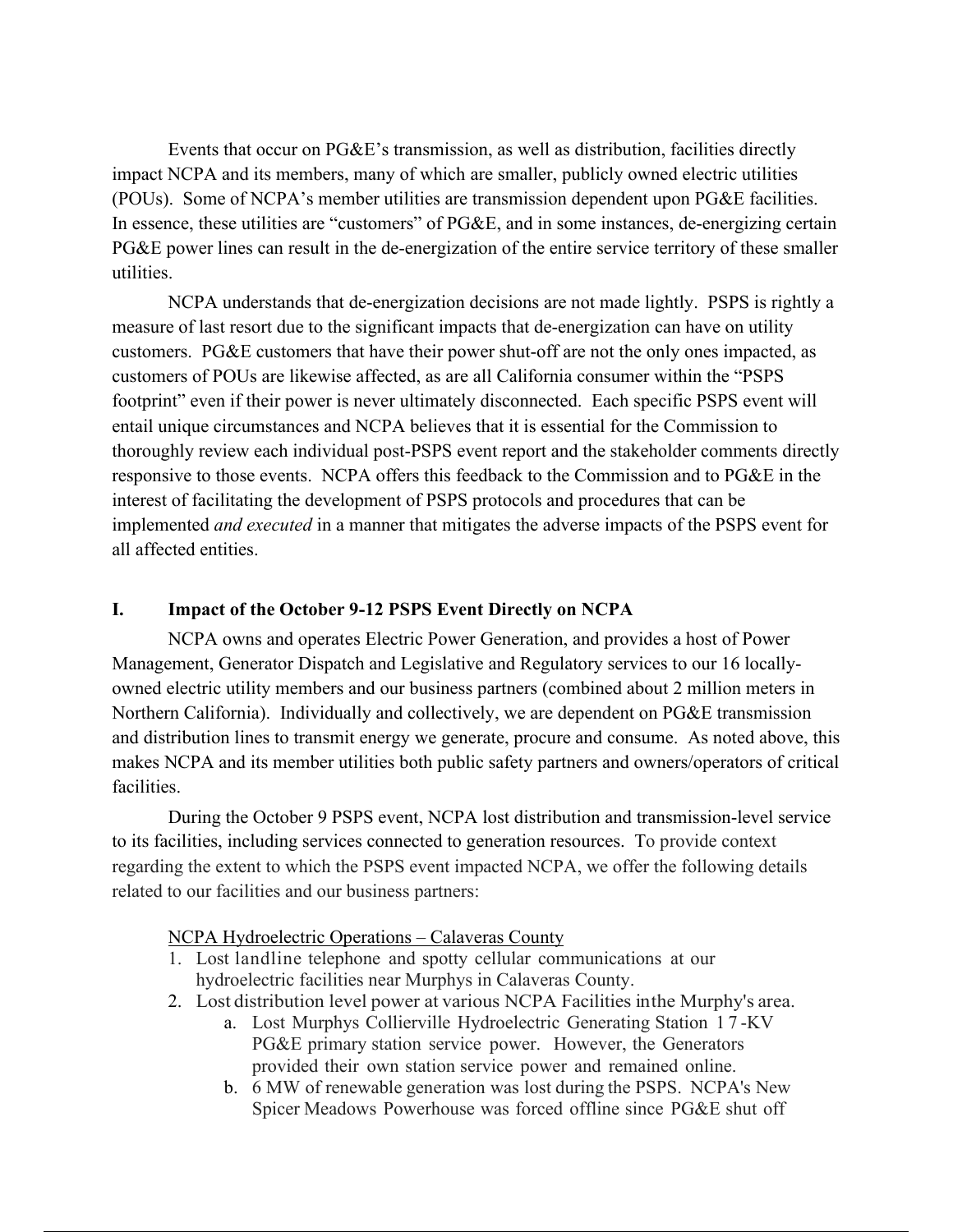the grid path.

- c. Lost PG&E power to McKay's Dam, while backup diesel generator picked up power.
- d. Lost PG&E power to NCPA hydroelectric plant office in Murphys; backup propane generator provided power for priority systems.

# NCPA Geothermal Operations – Sonoma/Lake County

- 1. A PG&E 21-kV distribution line outage near Middletown resulted in water pumping plant outages at NCPA injection well. NCPA Geothermal Plants remained online. NCPA estimates the Geothermal Plant has enough steam for seven days without the aforementioned pumping plants supplying water to injection wells.
- 2. Reports of the re-energization of a 21-kV line went to different NCPA staff whom were challenged in getting that information relayed to the appropriate party.
- 3. Calpine, another Middletown area Geothermal Plant Operator, declared a force majeure event and lost 75-MW of renewable generation.

#### Other Operations of Interest to NCPA

- 1. PlacerCountyWaterAgency (PCWA) ownsseveral hydroelectric power plants in the Placer County Area alongthe Middle Fork ofthe American River. PG&E shut off a 60-kV line, resulting in the loss of 17 MW of renewable generation (French Meadows and Hellhole Units). Three other PCWA generators andtheir associated 230-kV PG&E line were already out of service due to scheduled maintenance.
- 2. NCPA dispatch staff lost visibility of the Lake Mendocino (Ukiah) stream flow gauge.
- 3. Media and website communications caused confusion and frustration due to misleading and/or information provided or no (lack of) information provided:
	- a. PG&E listed outages in Members' Communities even though they had power.
	- b. PG&E advertised they were going to de-energize transmission circuits, but would not identify which ones.
	- c. PG&E's website crashed.

#### **II. NCPA Observations and Suggestions Stemming from October 9-12 PSPS Event**

# *PG&E Failed to Provide Adequate Information in a Timely Manner.*

NCPA and its member agencies are public safety partners and critical facilities, to which notification of pending de-energizations is critically important. Throughout the Commission's de-energization proceeding, NCPA has stressed the need for PG&E to provide notice to publicly owned utilities that are transmission customers of PG&E as soon as possible. PG&E is required to provide publicly owned utilities *priority notification*, yet throughout the PSPS event that began on October 9, PG&E repeatedly failed to provide critical information in a timely manner to their *transmission*-level customers for planning and preparedness. The moment PG&E begins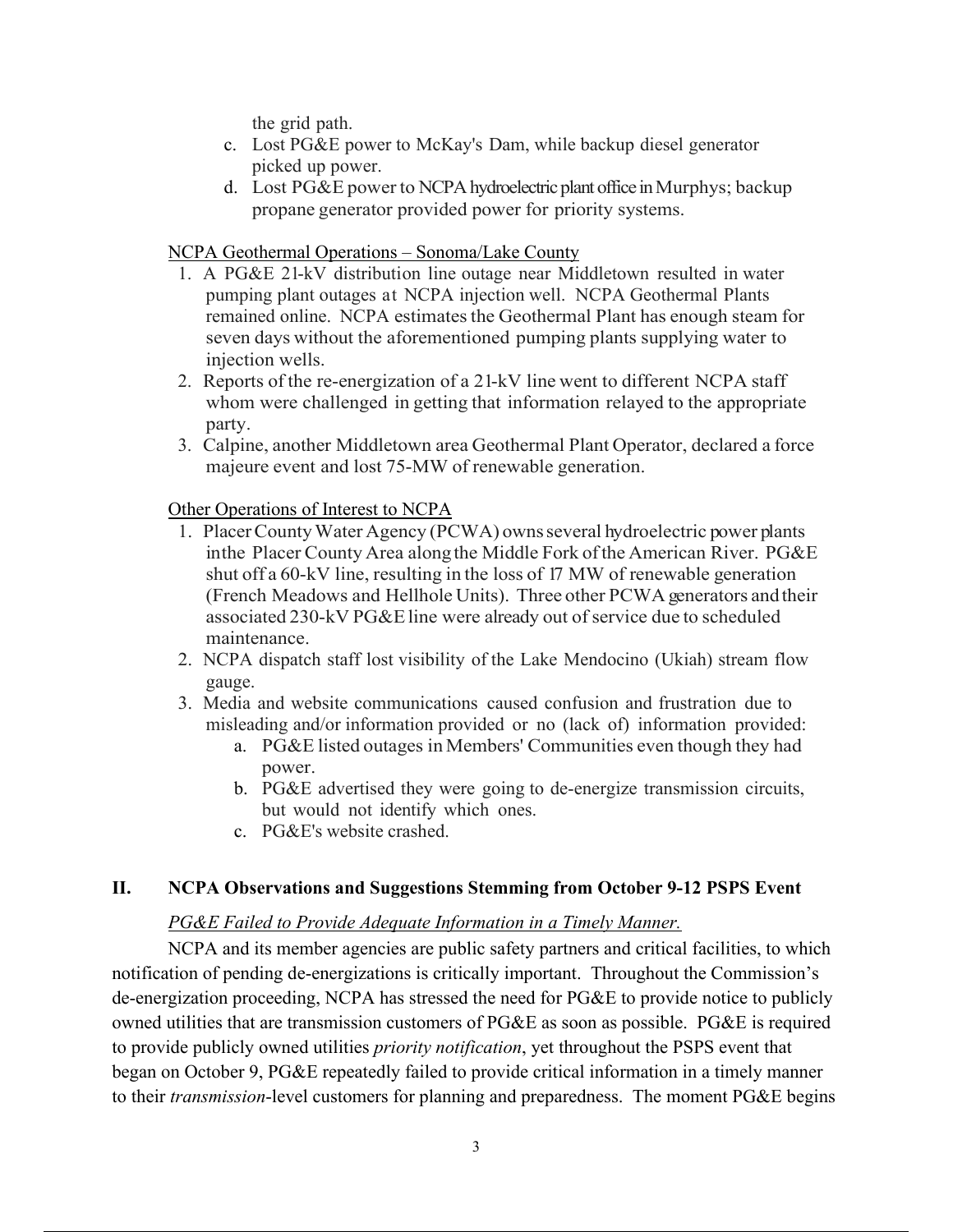assessments of whether a transmission line is even *potentially* within the scope of a planned deenergization event, they are required to notify POUs. PG&E is aware of which lines could be impacted, and must improve their communications so that this information is passed along to affected entities sooner. This notice must be delivered directly to the designated contact for the impacted POU, and must include information regarding exactly what lines may be de-energized, not just the general geographic region.<sup>3</sup>

In order to effectively execute a PSPS event, as soon as PG&E knows of *any potential* effect on any transmission or distribution lines that affect any of NCPA members' loads and NCPA generation resources, PG&E needs to directly notify the NCPA dispatch control center and relay that information. Automated calls and information provided to the local law enforcement or fire authorities within the POU's service territory is not sufficient. The POUs – by and through NCPA – need to be notified directly so that any NCPA member utility and NCPA generation facility staff can use the NCPA dispatch control center as a single point of contact and receive the most current information that can be distributed. If this is not done, as noted below, NCPA dispatch center staff is forced to continually call the PG&E transmission and distribution control centers to get vital information and answers to questions from NCPA member utilities and staff that is necessary to effectively plan for and execute a de-energization event.

#### *PG&E Must Better Coordinate Notification to Local POUs.*

NCPA and PG&E did not wait until the first de-energization event to meet to discuss how communications would be addressed during a PSPS event. However, despite that pre-planning, PG&E still failed to execute its PSPS notification in an acceptable manner. During a PSPS coordination meeting between NCPA and PG&E on June 13, 2019, PG&E advised NCPA that PG&E's Grid Control Center will be the single point of contact for NCPA and NCPA Members during a potential or actual PSPS event. However, during the PSPS events of October 9 and 10, PG&E did not provide any direct notification to NCPA through the Grid Control Center. Instead, NCPA learned that PG&E planned to de-energize 12 to 20 transmission-level customers during a Cal OES update call. At that time, no other details were available, so NCPA did not know which lines or circuits, or which customers could potentially be impacted. Instead of receiving notification from PG&E, NCPA had to call PG&E's Grid Control Center to inquire which transmission level customers would be impacted. It was not until that time that NCPA learned that PG&E's Grid Control Center has twelve desks with a single operator that only has information regarding a discrete geographic area within PG&E's system. To get the necessary information, NCPA was directed to speak to eleven (11) other operators in order to determine if

<sup>3</sup> Since the October 9-12 PSPS event, PG&E has provided notice of at least three additional de-energization or potential de-energization events, and affected NCPA member agencies have yet to receive the timely and accurate notice that is required by the existing rules. For example, as recently as November 17, while PG&E notified customers that there was the potential for a PSPS event, they failed to provide the City of Healdsburg Electric Utility with advance notice of the event, and even when the utility was later notified directly, that notification did not include any information about the actual lines that may be de-energized or whether load-shedding or curtailments could be utilized to mitigate the impact or scope of de-energization.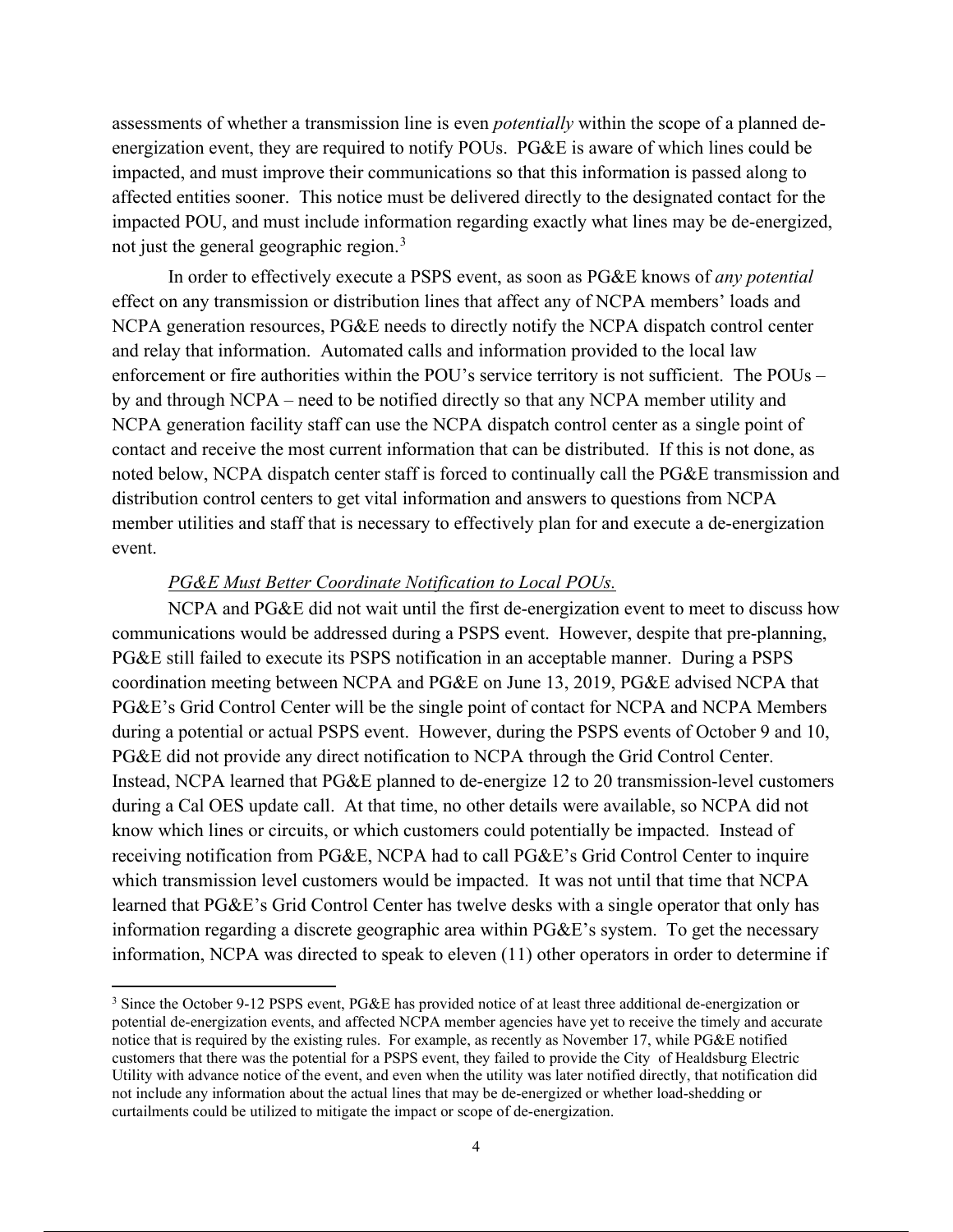one of our members would be de-energized. This was completely unacceptable and not consistent with the Commission-adopted de-energization protocols that require priority notice for NCPA and its member agencies. In order to avoid this kind of confusion in obtaining critical information, PG&E must establish a single point of contact for all transmission-dependent POUs; for NCPA, for example, that contact must be someone that is knowledgeable and actionable regarding the transmission lines serving NCPA members and plants.

A key point of contact is also necessary during the restoration process. PG&E should employ the same communication protocols to address notices and information updates related to restoration and re-energization timelines and those described for the initial notices. That single point of contact would facilitate a smooth and effective restoration process. NCPA needs to have the most up-to-date, accurate, and relevant information about re-energization efforts, and be able to work directly with key PG&E personnel involved in the process to coordinate the reenergization of transmission and distribution lines and restoration of generation resources that may have been taken offline during the PSPS event.

#### *The Information PG&E Provides to Affected Entities Must be Timely, Accurate, and Relevant*

In the case of transmission-dependent POUs, it is not enough for PG&E to merely provide notification of the general scope of a potential outage; PG&E must identify the lines that could be impacted. Information regarding a potential PSPS event – especially one that impacts transmission level customers that are required to receive priority notification – must be timely *and* meaningful; during the October 9-12 PSPS event, it was neither. PG&E's website – when operational – provided only high-level information regarding the impacted areas of the potential de-energization. At a minimum, PG&E should clearly state whether the de-energization will be at the transmission level or at the distribution level only, and list all the circuits which will or could be de-energized prior to the actual event. Just as PG&E needs to plan for its deenergization, POUs like those that operate in several NCPA member communities must be able to plan for potential de-energization within thier entire service territory — including not only its utility operations, but also police, fire, and other critical public safety infrastructure.

Furthermore, NCPA urges PG&E to provide information commensurate with knowledgelevel of the entities impacted. NCPA understands that there are myriad circuits and lines interconnected all across PG&E's service territory, and is also aware of these lines and circuits' impact on the operations of its member agencies. PG&E should provide NCPA and similarly situated utilities with the level of information that is needed for them to conduct their own assessments of how best to deal with a potential de-energization. Doing so could allow NCPA member systems to shed load in some areas and avoid a complete shut-down. However, this kind of planning cannot be done by the POUs without the essential information that only PG&E is in a position to provide. Further, even after a PSPS event, PG&E should continue to work with affected entities on this type of planning. PG&E can be proactive, and these exercises can be done far in advance of the next fire-season and any PSPS event.